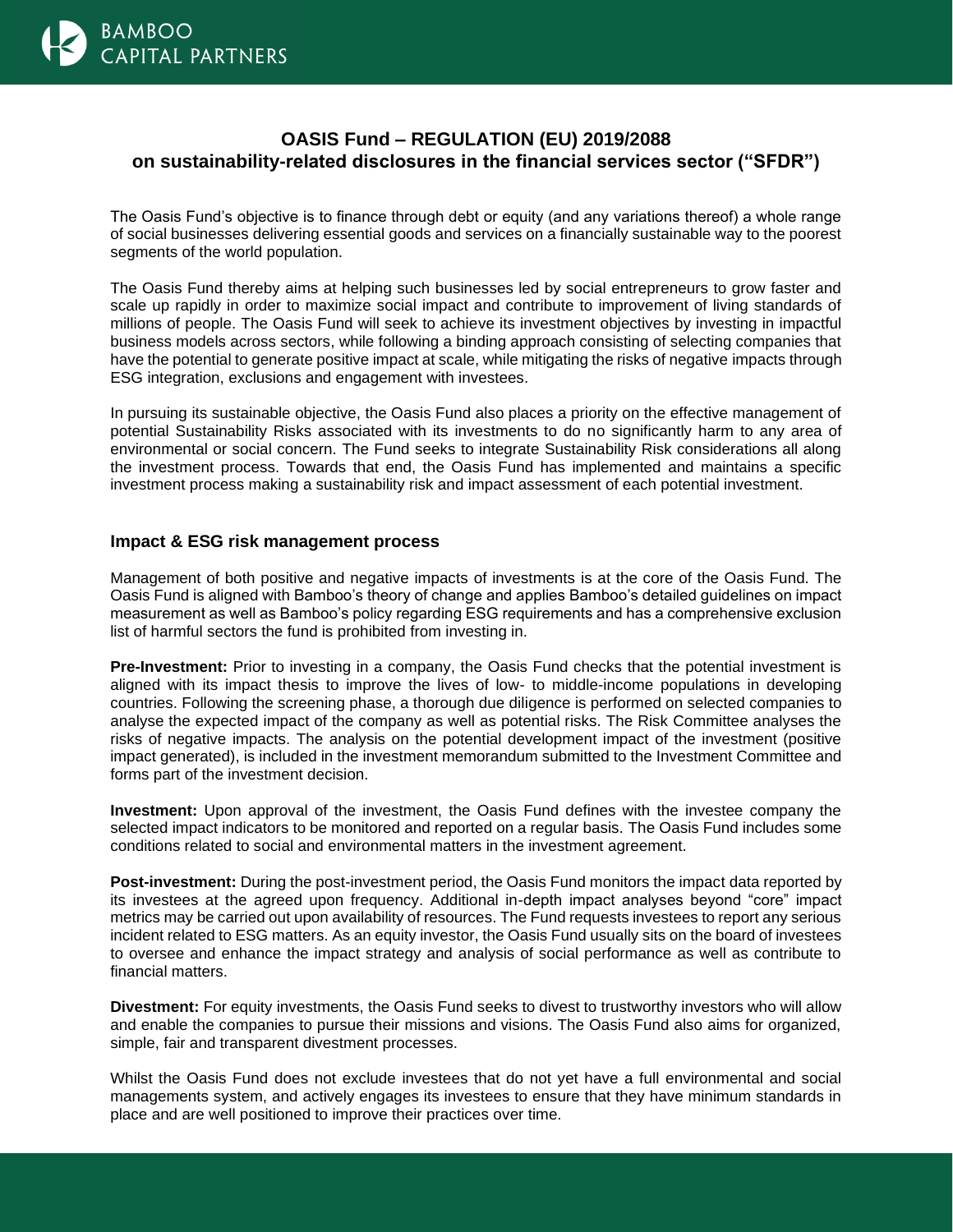Each investment has its own list of impact indicators discussed and set in collaboration with the company. Some of the key indicators used by the Oasis Fund to measure the attainment of its impact objective include:

- Number of investees in the access to healthcare sector
- Number of patients served by investees
- Number of investees in the access to education sector
- Number of children attending affordable schools
- Number of student loans disbursed by investee companies
- Number of investees in the off-grid solar energy sector
- Installed clean energy capacity
- Number of people provided with access to solar energy
- Number of businesses provided with solar energy systems
- CO2 emissions avoided by investee off-grid solar energy companies
- Number of people employed by investee companies
- Number of women employed by investee companies

## **Integration of sustainability risks into the investment decisions of the Oasis Fund**

The Oasis Fund integrates Sustainability Risks into decision-making and investee engagement throughout the investment process. The Oasis Fund embraces Bamboo's exclusion list of harmful sectors that the Oasis Fund is prohibited from investing in. During the due diligence phase, the investment team analyses the potential positive impact of the investee as well as the risks of negative impacts. The Risk Committee analyses the risks of negative impacts. Findings are included in the investment memorandum presented to the Investment Committee whose investment decision informed by the review of environmental, social and governance (ESG) factors. Where ESG-related risks cannot be mitigated to a satisfactory extent, the investment will not proceed.

Throughout its portfolio of investments, the Oasis Fund collects, analyzes and consolidates the impact metrics of portfolio companies. Upon approval of the investment, the Oasis Fund defines selected impact indicators to be monitored and reported on for each investee, aligned with the Fund's impact thesis. The Oasis Fund informs investors of any development that can affect the impact of portfolio investments. Bamboo publishes an annual impact report. Additional in-depth impact analyses may be carried out upon availability of resources.

Engagement with investees, including on ESG matters, is an integral component of the Oasis Fund's investment cycle and contribution to positive development impact.

## **Assessment of the likely impacts of sustainability risks**

The Oasis Fund is exposed to sustainability risks in the form of ESG events and conditions that can have negative impacts on the assets, financial and/or earnings situation, or the reputation of the Oasis Fund. The Oasis Fund is exposed to the sustainability risks that its investees are exposed to through their operations and clients. Through its investment process, the Oasis Fund may be impacted by ESG events impacting the investees and their clients. This risk is amplified by the often weaker environmental and social laws and enforcement thereof in the developing countries in which the Oasis Fund operates.

Given the Oasis Fund's portfolio composition, investees targeted may trigger the risk of negative impact on the environment and society in the form of water pollution, carbon emissions, release of hazardous substances, unproper electronic waste management, threats to local biodiversity, local in areas subject to extreme weather events, child labor, forced labor, exploitative working conditions, hazards to health and safety, impacts to local communities, lacks in client information and/or protection, client unsatisfaction and complaints, social and environmental risks in the supply chain, corruption, money laundering and/or link to armed groups. If not adequately managed, these impacts may negatively affect the investees' reputation, regulatory compliance and financial viability. Given the Oasis Fund's strategic impact focus, such impacts